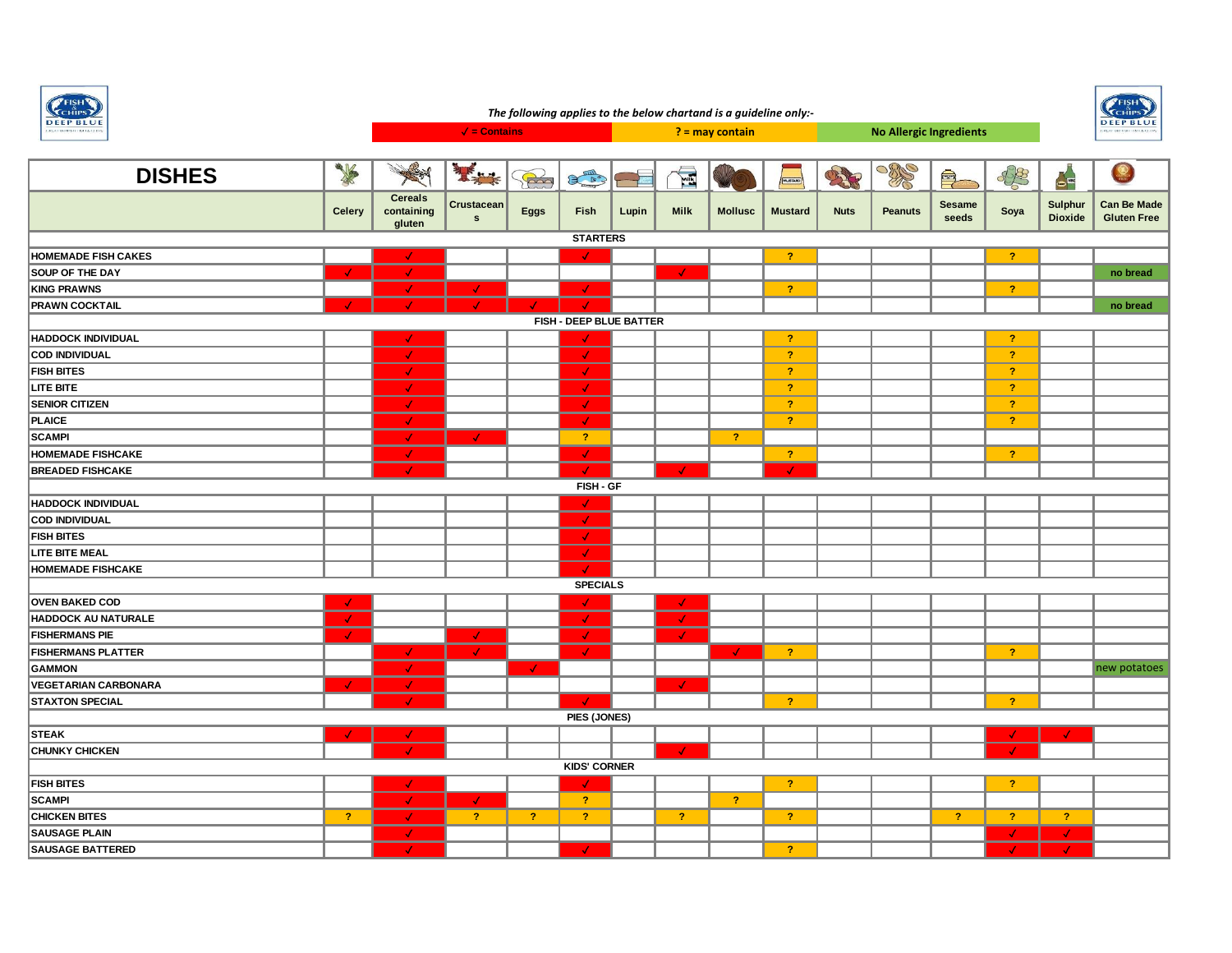| <b>SAVOURIES</b>               |  |  |  |  |  |  |           |  |               |  |  |  |        |  |
|--------------------------------|--|--|--|--|--|--|-----------|--|---------------|--|--|--|--------|--|
| <b>JUMBO PORK SAUSAGE BTRD</b> |  |  |  |  |  |  |           |  | $\bullet$     |  |  |  |        |  |
| JUMBO PORK PLAIN               |  |  |  |  |  |  |           |  |               |  |  |  |        |  |
| JUMBO PORK SAUSAGE BTRD GF     |  |  |  |  |  |  |           |  |               |  |  |  |        |  |
| <b>JUMBO PORK PLAIN GF</b>     |  |  |  |  |  |  |           |  |               |  |  |  |        |  |
| <b>SPAM FRITTERS</b>           |  |  |  |  |  |  | $\sim$    |  | $\mathcal{P}$ |  |  |  | $\sim$ |  |
| <b>SPAM FRITTERS GF</b>        |  |  |  |  |  |  | $\bullet$ |  |               |  |  |  |        |  |
| <b>SAGE PATTIE</b>             |  |  |  |  |  |  |           |  | $\mathbf{r}$  |  |  |  | $\sim$ |  |
| <b>SAGE PATTIE GF</b>          |  |  |  |  |  |  |           |  |               |  |  |  |        |  |

Dear Customer, please take note that we do offer some dishes in which we have attempted to prevent the contact with certain allergens such as gluten. Unfortunately, due to the presence of certain products within our kitche *cannot guarentee that the product is 100% free from the listed allergens. Please speak to a manager should you have any concern over these products.*

| <b>Review date:</b>                            |              | <b>Reviewed by:</b>                                               |                            |                   |                       |       |                |                |                                |             |                | Page 1                 |                |                                            |                                          |
|------------------------------------------------|--------------|-------------------------------------------------------------------|----------------------------|-------------------|-----------------------|-------|----------------|----------------|--------------------------------|-------------|----------------|------------------------|----------------|--------------------------------------------|------------------------------------------|
| <b>PFISH</b><br><b>CHIPS</b>                   |              | The following applies to the below chartand is a guideline only:- |                            |                   |                       |       |                |                |                                |             |                |                        |                |                                            | FISH'<br><b>CHIPS</b>                    |
| <b>DEEP BLUE</b><br>GREAT BRITISH LIBIT & CLIP |              | $\sqrt{\phantom{a}}$ = Contains                                   |                            | $? =$ may contain |                       |       |                |                | <b>No Allergic Ingredients</b> |             |                |                        |                | <b>DEEP BLUE</b><br>KLAT BRITISTI ISTLE CI |                                          |
| <b>DISHES</b>                                  | 大学           |                                                                   | 基本                         | B                 | EL                    |       | E              |                | MUSSARD                        |             | $\frac{1}{2}$  | 阜                      | 48             | $\bullet$                                  |                                          |
|                                                | Celery       | <b>Cereals</b><br>containing<br>gluten                            | Crustacean<br>$\mathbf{s}$ | Eggs              | Fish                  | Lupin | <b>Milk</b>    | <b>Mollusc</b> | <b>Mustard</b>                 | <b>Nuts</b> | <b>Peanuts</b> | <b>Sesame</b><br>seeds | Soya           | Sulphur<br><b>Dioxide</b>                  | <b>Can Be Made</b><br><b>Gluten Free</b> |
|                                                |              |                                                                   |                            |                   | <b>CHICKEN</b>        |       |                |                |                                |             |                |                        |                |                                            |                                          |
| CHICKEN BURGER MEADOW VALE (no sauce)          |              | √                                                                 |                            |                   |                       |       |                |                |                                |             |                |                        |                | √                                          |                                          |
| CHICKEN BURGER TYSON (no sauce)                |              |                                                                   | $\mathbf{r}$               | $\overline{?}$    | $\overline{?}$        |       | $\mathbf{P}$   |                | $\overline{?}$                 |             |                | $\overline{?}$         |                | $\mathcal{L}$                              |                                          |
| <b>CHICKEN BITES</b>                           | 2            |                                                                   | $\overline{?}$             | <sup>?</sup>      | $\overline{?}$        |       | $\mathcal{P}$  |                | -2.                            |             |                | -2                     | 2              | $\overline{?}$                             |                                          |
|                                                |              |                                                                   |                            |                   | <b>SIDES / EXTRAS</b> |       |                |                |                                |             |                |                        |                |                                            |                                          |
| <b>PICKLED EGGS</b>                            |              |                                                                   |                            | $\mathcal{L}$     |                       |       |                |                |                                |             |                |                        |                |                                            |                                          |
| <b>PICKLED ONIONS</b>                          |              |                                                                   |                            |                   |                       |       |                |                |                                |             |                |                        |                | $\mathcal{L}$                              |                                          |
| <b>PICKLED GHERKINS</b>                        |              |                                                                   |                            |                   |                       |       |                |                | $\mathcal{L}$                  |             |                |                        |                |                                            |                                          |
| <b>HOMEMADE TARTARE SAUCE</b>                  |              |                                                                   |                            | $\checkmark$      |                       |       |                |                | $\mathcal{A}$                  |             |                |                        |                |                                            |                                          |
| <b>CHIP SPICE</b>                              |              |                                                                   |                            |                   |                       |       |                |                |                                |             |                |                        |                |                                            |                                          |
| <b>BREAD ROLL PLAIN</b>                        |              | $\mathcal{L}$                                                     |                            |                   |                       |       |                |                |                                |             |                |                        | Æ              | $\mathcal{A}$                              |                                          |
| <b>BREAD ROLL WITH BUTTER</b>                  |              | 4                                                                 |                            |                   |                       |       | $\mathcal{L}$  |                |                                |             |                |                        | $\mathcal{L}$  | $\mathcal{L}$                              |                                          |
| <b>CHIPS</b>                                   |              | $\mathbf{r}$                                                      |                            |                   |                       |       |                |                |                                |             |                |                        |                |                                            |                                          |
| <b>CHIP BUTTY</b>                              |              | J.                                                                |                            |                   |                       |       |                |                |                                |             |                |                        | $\sqrt{ }$     | $\mathcal{L}$                              |                                          |
| <b>MUSHY PEAS</b>                              |              |                                                                   |                            |                   |                       |       |                |                |                                |             |                |                        |                |                                            |                                          |
| <b>BAKED BEANS</b>                             |              |                                                                   |                            |                   |                       |       |                |                |                                |             |                |                        |                |                                            |                                          |
| <b>GARDEN PEAS</b>                             |              |                                                                   |                            |                   |                       |       |                |                |                                |             |                |                        |                |                                            |                                          |
| <b>CURRY SAUCE (Deep Blue)</b>                 | √            | $\mathcal{L}$                                                     |                            |                   |                       |       | $\overline{?}$ |                | $\checkmark$                   |             |                |                        | Æ              | $\overline{?}$                             |                                          |
| <b>GRAVY</b> (Deep Blue)                       | $\mathbf{r}$ | J.                                                                |                            |                   |                       |       | $\overline{?}$ |                | -2.                            |             |                |                        | $\overline{?}$ | $\overline{?}$                             |                                          |
| <b>ONION RINGS HOMEMADE</b>                    |              | J.                                                                |                            |                   |                       |       |                |                | $\overline{2}$                 |             |                |                        | $\overline{2}$ |                                            |                                          |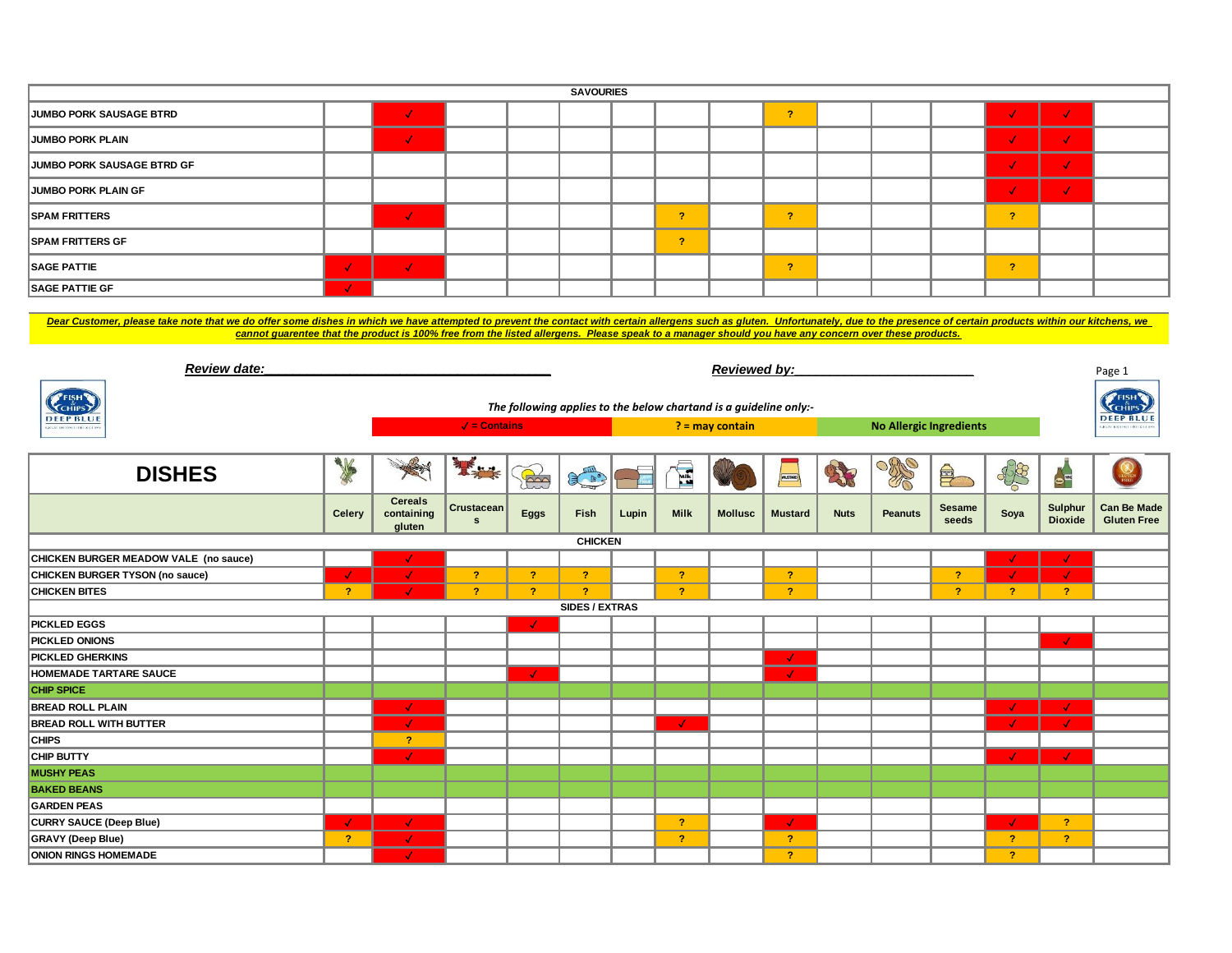| <b>OnION RINGS HOMEMADE GF</b>                                                                                                                                                                                                 |               |                                                                                                                                |                                 |                |                |       |                |                                                                   |                |                |                                |               |               |                        |                                   |
|--------------------------------------------------------------------------------------------------------------------------------------------------------------------------------------------------------------------------------|---------------|--------------------------------------------------------------------------------------------------------------------------------|---------------------------------|----------------|----------------|-------|----------------|-------------------------------------------------------------------|----------------|----------------|--------------------------------|---------------|---------------|------------------------|-----------------------------------|
| <b>SQUEEZE ME KETCHUP</b>                                                                                                                                                                                                      | $\mathcal{L}$ |                                                                                                                                |                                 |                |                |       |                |                                                                   |                |                |                                |               |               |                        |                                   |
| <b>SQUEEZE ME MAYONNAISE</b>                                                                                                                                                                                                   |               |                                                                                                                                |                                 | $\mathcal{F}$  |                |       |                |                                                                   | $\mathcal{L}$  |                |                                |               |               |                        |                                   |
| <b>DB VINEGAR</b>                                                                                                                                                                                                              |               |                                                                                                                                |                                 |                |                |       |                |                                                                   |                |                |                                |               |               |                        |                                   |
| <b>VINEGAR NONE BREWED</b>                                                                                                                                                                                                     |               |                                                                                                                                |                                 |                |                |       |                |                                                                   |                |                |                                |               |               |                        |                                   |
| <b>DESSERTS</b>                                                                                                                                                                                                                |               |                                                                                                                                |                                 |                |                |       |                |                                                                   |                |                |                                |               |               |                        |                                   |
| Apple Crumble                                                                                                                                                                                                                  |               |                                                                                                                                |                                 | $\overline{?}$ |                |       | $\overline{?}$ |                                                                   |                | $\overline{?}$ |                                |               |               |                        |                                   |
| <b>CHOCOLATE SPONGE</b>                                                                                                                                                                                                        |               | J.                                                                                                                             |                                 | $\mathcal{L}$  |                |       | $\mathcal{A}$  |                                                                   |                | $\overline{?}$ |                                |               | $\sqrt{2}$    |                        |                                   |
| JAM SPONGE                                                                                                                                                                                                                     |               | V.                                                                                                                             |                                 | $\mathcal{L}$  |                |       | $-2$           |                                                                   |                | $\overline{?}$ |                                |               |               |                        |                                   |
| <b>STICKY TOFFEE</b>                                                                                                                                                                                                           |               |                                                                                                                                |                                 | $\mathcal{L}$  |                |       | $\mathcal{A}$  |                                                                   |                | $\overline{?}$ |                                |               |               |                        |                                   |
|                                                                                                                                                                                                                                |               |                                                                                                                                |                                 |                |                |       |                |                                                                   |                |                |                                |               |               |                        |                                   |
| <b>ICE CREAM VANILLA</b>                                                                                                                                                                                                       |               |                                                                                                                                |                                 |                |                |       | Ø              |                                                                   |                |                |                                |               |               |                        |                                   |
| <b>CUSTARD</b>                                                                                                                                                                                                                 |               |                                                                                                                                |                                 |                |                |       |                |                                                                   |                |                |                                |               |               |                        |                                   |
|                                                                                                                                                                                                                                |               |                                                                                                                                |                                 |                |                |       |                |                                                                   |                |                |                                |               |               |                        |                                   |
| Cookie Dough                                                                                                                                                                                                                   |               | $\mathcal{L}$                                                                                                                  |                                 | $\mathcal{L}$  |                |       | $\mathcal{L}$  |                                                                   |                |                |                                |               | $\mathcal{L}$ |                        |                                   |
| Chocolate Fudge Brownie                                                                                                                                                                                                        |               |                                                                                                                                |                                 | $\checkmark$   |                |       | $\checkmark$   |                                                                   |                |                |                                |               |               |                        |                                   |
| <b>Caramel Chew Chew</b>                                                                                                                                                                                                       |               |                                                                                                                                |                                 | $\mathcal{L}$  |                |       | $\mathcal{L}$  |                                                                   |                |                |                                |               | J.            |                        |                                   |
| Vanilla                                                                                                                                                                                                                        |               |                                                                                                                                |                                 | $\mathcal{L}$  |                |       | $\mathcal{L}$  |                                                                   |                |                |                                |               |               |                        |                                   |
| <b>Strawberry Cheesecake</b>                                                                                                                                                                                                   |               | $\mathcal{F}$                                                                                                                  |                                 | $\sqrt{ }$     |                |       | $\mathcal{A}$  |                                                                   |                |                |                                |               | $\mathcal{L}$ |                        |                                   |
|                                                                                                                                                                                                                                |               |                                                                                                                                |                                 |                |                |       |                |                                                                   |                |                |                                |               |               |                        |                                   |
|                                                                                                                                                                                                                                |               |                                                                                                                                |                                 |                |                |       |                |                                                                   |                |                |                                |               |               |                        |                                   |
|                                                                                                                                                                                                                                |               |                                                                                                                                |                                 |                |                |       |                |                                                                   |                |                |                                |               |               |                        |                                   |
| Dear Customer, please take note that we do offer some dishes in which we have attempted to reduce the contact with certain allergens such as pan fried or grilled fish, etc. Unfortunately in these circumstances, we cannot g |               | the product is 100% free from the listed allergens. Please speak to a manager should you have any concern over these products. |                                 |                |                |       |                |                                                                   |                |                |                                |               |               |                        |                                   |
|                                                                                                                                                                                                                                |               |                                                                                                                                |                                 |                |                |       |                |                                                                   |                |                |                                |               |               |                        |                                   |
|                                                                                                                                                                                                                                |               |                                                                                                                                |                                 |                |                |       |                |                                                                   |                |                |                                |               |               |                        |                                   |
|                                                                                                                                                                                                                                |               |                                                                                                                                |                                 |                |                |       |                |                                                                   |                |                |                                |               |               |                        |                                   |
| Review date:                                                                                                                                                                                                                   |               |                                                                                                                                |                                 |                |                |       |                | Reviewed by:                                                      |                |                |                                |               |               |                        | Page 2                            |
|                                                                                                                                                                                                                                |               |                                                                                                                                |                                 |                |                |       |                |                                                                   |                |                |                                |               |               |                        |                                   |
|                                                                                                                                                                                                                                |               |                                                                                                                                |                                 |                |                |       |                |                                                                   |                |                |                                |               |               |                        |                                   |
| <b>CHIPS</b>                                                                                                                                                                                                                   |               |                                                                                                                                |                                 |                |                |       |                | The following applies to the below chartand is a guideline only:- |                |                |                                |               |               |                        | F <sub>EISH</sub><br><b>CHIPS</b> |
| <b>DEEP BLUE</b>                                                                                                                                                                                                               |               |                                                                                                                                | $\sqrt{\phantom{a}}$ = Contains |                |                |       |                |                                                                   |                |                |                                |               |               |                        | <b>DEEP BLUE</b>                  |
|                                                                                                                                                                                                                                |               |                                                                                                                                |                                 |                |                |       |                | ? = may contain                                                   |                |                | <b>No Allergic Ingredients</b> |               |               |                        |                                   |
|                                                                                                                                                                                                                                |               |                                                                                                                                |                                 |                |                |       |                |                                                                   |                |                |                                |               |               |                        |                                   |
|                                                                                                                                                                                                                                | 一             |                                                                                                                                | 基本                              |                |                |       |                |                                                                   |                |                |                                |               |               |                        |                                   |
| <b>DISHES</b>                                                                                                                                                                                                                  |               |                                                                                                                                |                                 | B              | RAY            |       | E              |                                                                   |                |                | X                              | 阜             | 88            | $\bullet^{\mathbb{R}}$ |                                   |
|                                                                                                                                                                                                                                |               | <b>Cereals</b>                                                                                                                 | Crustacean                      |                |                |       |                |                                                                   |                |                |                                | <b>Sesame</b> |               | Sulphur                | <b>Can Be Made</b>                |
|                                                                                                                                                                                                                                | <b>Celery</b> | containing<br>gluten                                                                                                           | $\mathbf s$                     | <b>Eggs</b>    | Fish           | Lupin | <b>Milk</b>    | <b>Mollusc</b>                                                    | <b>Mustard</b> | <b>Nuts</b>    | <b>Peanuts</b>                 | seeds         | Soya          | <b>Dioxide</b>         | <b>Gluten Free</b>                |
|                                                                                                                                                                                                                                |               |                                                                                                                                |                                 |                | SIDES / EXTRAS |       |                |                                                                   |                |                |                                |               |               |                        |                                   |
| KERRYMAID                                                                                                                                                                                                                      |               |                                                                                                                                |                                 |                |                |       |                |                                                                   |                |                |                                |               |               |                        |                                   |
| <b>TOMATO SAUCE 4.54KG</b>                                                                                                                                                                                                     |               |                                                                                                                                |                                 |                |                |       |                |                                                                   |                |                |                                |               |               |                        |                                   |
|                                                                                                                                                                                                                                |               |                                                                                                                                |                                 |                |                |       |                |                                                                   |                |                |                                |               |               |                        |                                   |
| <b>SQUID RINGS</b>                                                                                                                                                                                                             |               |                                                                                                                                |                                 |                |                |       |                |                                                                   |                |                |                                |               |               |                        |                                   |
| <b>GARDEN PEAS</b>                                                                                                                                                                                                             |               |                                                                                                                                |                                 |                |                |       |                |                                                                   |                |                |                                |               |               |                        |                                   |
|                                                                                                                                                                                                                                |               |                                                                                                                                |                                 |                |                |       |                |                                                                   |                |                |                                |               |               |                        |                                   |
|                                                                                                                                                                                                                                |               |                                                                                                                                |                                 |                |                |       |                |                                                                   |                |                |                                |               |               |                        |                                   |
|                                                                                                                                                                                                                                |               |                                                                                                                                |                                 |                |                |       |                |                                                                   |                |                |                                |               |               |                        |                                   |
|                                                                                                                                                                                                                                |               |                                                                                                                                |                                 |                |                |       |                |                                                                   |                |                |                                |               |               |                        |                                   |
|                                                                                                                                                                                                                                |               |                                                                                                                                |                                 |                |                |       |                |                                                                   |                |                |                                |               |               |                        |                                   |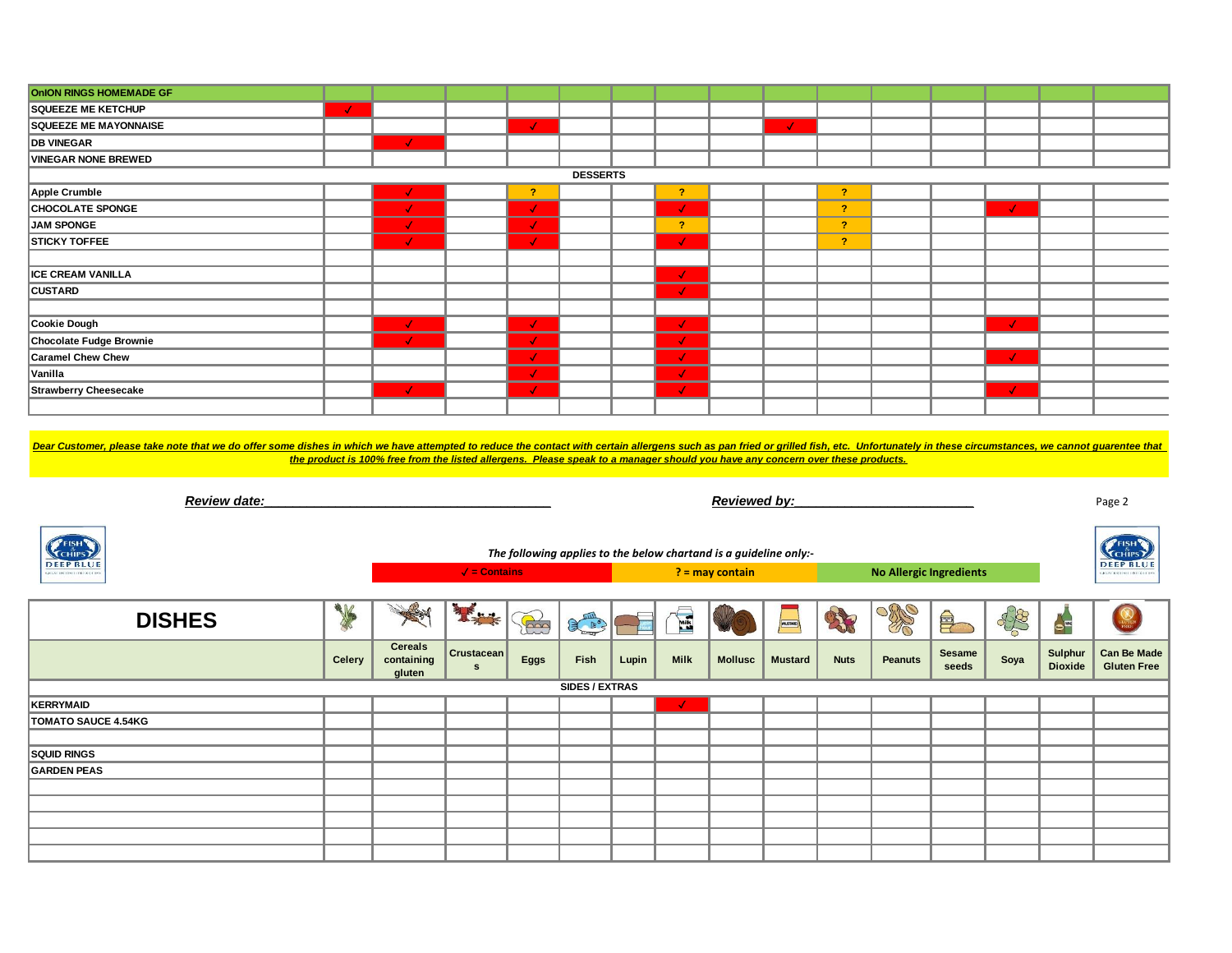Dear Customer, please take note that we do offer some dishes in which we have attempted to reduce the contact with certain allergens such as pan fried or grilled fish, etc. Unfortunately in these circumstances, we cannot q *the product is 100% free from the listed allergens. Please speak to a manager should you have any concern over these products.*

**Product a Review date:**<br>Review date: **Reviewed by:** 

Page 3